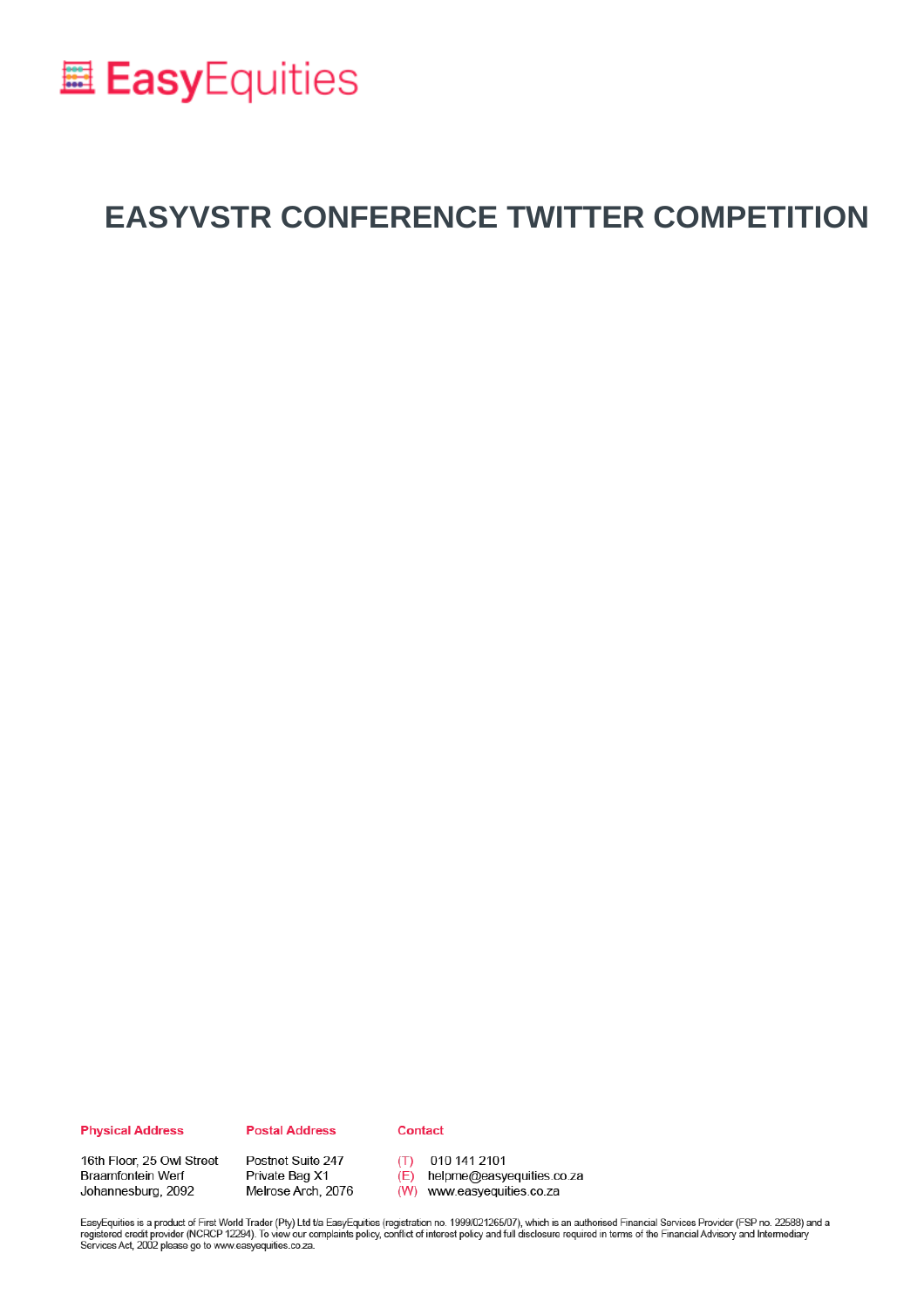

#### **Contents**

#### **Physical Address**

**Postal Address** 

## 16th Floor, 25 Owl Street

#### Contact

**Braamfontein Werf** Johannesburg, 2092 Postnet Suite 247 Private Bag X1 Melrose Arch, 2076

 $(T)$  010 141 2101 (E) helpme@easyequities.co.za (W) www.easyequities.co.za

EasyEquities is a product of First World Trader (Pty) Ltd t/a EasyEquities (registration no. 1999/021265/07), which is an authorised Financial Services Provider (FSP no. 22588) and a<br>registered credit provider (NCRCP 12294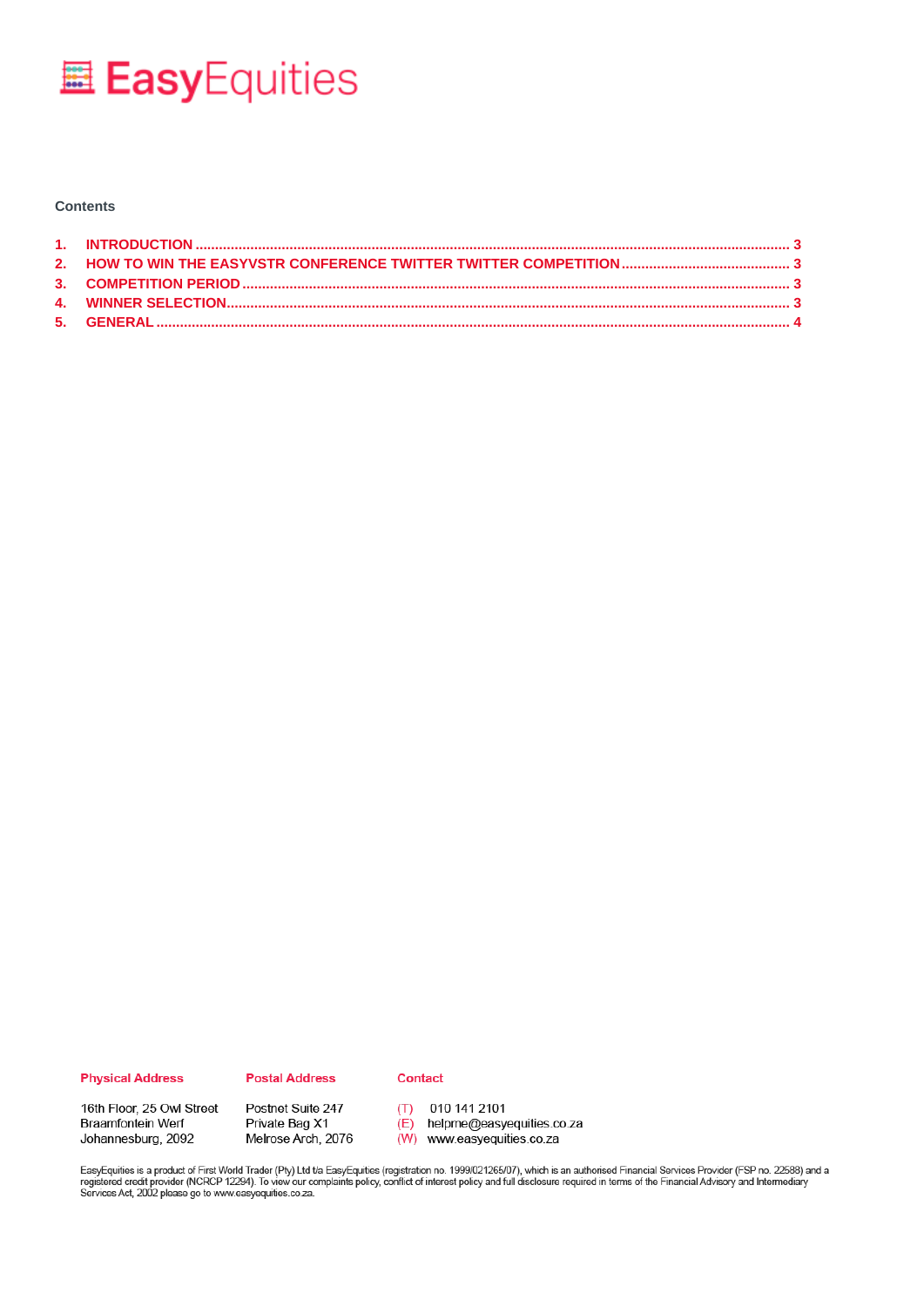# **量 Easy** Equities

#### <span id="page-2-0"></span>1. **INTRODUCTION**

- 1.1 EasyEquities is running a competition ("**EasyVSTR CONFERENCE Twitter Competition**") for all EasyEquities account holders who post a tweet on Twitter using the #EasyCryptoConference & #EasyEquities hashtags, tagging @EasyEquities and @EasyCrypto in accordance with the terms and conditions set out below.
- 1.2 The EasyVSTR Conference Twitter Competition is subject to the terms and conditions set out below and is subject to and must be read together with the EasyEquities Terms and Conditions.
- 1.3 **The clauses in these terms and conditions that require your careful consideration are in bold font. You acknowledge that you have read and appreciated the importance of the terms and clauses in bold font.**
- 1.4 Capitalised terms used but not defined herein will have the same meaning as in the EasyEquities Terms and Conditions.
- 1.5 **By participating in the EasyVSTR Conference Twitter Competition, you agree to be bound by these terms and conditions.**

#### <span id="page-2-1"></span>2. **HOW TO WIN EASYVSTR CONFERENCE TWITTER COMPETITION**

- 2.1 Subject to clause [2.2](#page-2-4) below, in order to win the EASYVSTR Conference Twitter Competition, you must:
	- (1) 1 lucky EasyEquities account holders who share a tweet on Twitter using the #EasyCryptoConference & #EasyEquities hashtag, tagging @EasyEquities and @EasyCrypto in your tweet.
- <span id="page-2-4"></span>2.2 Only EasyEquities accounts that have been approved for Trading by EasyEquities in accordance with the EasyEquities Terms and Conditions, including without limitation, verification in terms of the Financial Intelligence Centre Act, 2001 ("**FICA**") will qualify for the EASYVSTR Conference Twitter Twitter Competition. This means that your account must be FICA verified in order for you to qualify for the EASYVSTR Conference Twitter Twitter Competition.
- 2.3 The EASYVSTR Conference Twitter Competition is not available to those who do not have an active account with EasyEquities.

#### <span id="page-2-6"></span><span id="page-2-2"></span>3. **COMPETITION PERIOD**

- 3.1 Subject to clause [4.1](#page-2-5) below, the EASYVSTR Conference Twitter Competition will run from **22 February 2022** to **26 February 2022** ("**Competition Period**").
- 3.2 Notwithstanding clause [3.1,](#page-2-6) EasyEquities may reduce or extend the Competition Period in its sole and absolute discretion. You will be notified of same in accordance with claus[e 5.2.](#page-3-1)

#### <span id="page-2-5"></span><span id="page-2-3"></span>4. **WINNER SELECTION**

- 4.1 The EASYVSTR Conference Twitter Competition closes at 11h59 on 26 February 2022 or until all the Prizes have been allocated in terms of clause [2.](#page-2-1)
- 4.2 The winner of the EASYVSTR Conference Twitter Competition will receive a R5000 EasyEquities voucher ("**Prize**").
- 4.3 The winner may not sell out their Prize and/or withdraw their Prize from their EasyEquities account for a period of 36 months from the date of deposit. However, a winner may withdraw any profits made from the Prize out of their EasyEquities account in accordance with the EasyEquities Terms and Conditions.

| <b>Physical Address</b>                                                     | <b>Postal Address</b>                                     | Contact                                                                               |
|-----------------------------------------------------------------------------|-----------------------------------------------------------|---------------------------------------------------------------------------------------|
| 16th Floor, 25 Owl Street<br><b>Braamfontein Werf</b><br>Johannesburg, 2092 | Postnet Suite 247<br>Private Bag X1<br>Melrose Arch, 2076 | 010 141 2101<br>(T)<br>helpme@easyequities.co.za<br>(F)<br>(W) www.easyequities.co.za |

EasyEquities is a product of First World Trader (Pty) Ltd t/a EasyEquities (registration no. 1999/021265/07), which is an authorised Financial Services Provider (FSP no. 22588) and a Exercise of the Contract Contract Contract Contract Contract Contract Contract Contract Contract Contract Contract Contract Contract Contract Contract Contract Contract Contract Contract Contract Contract Contract Contract Services Act, 2002 please go to www.easyequities.co.za.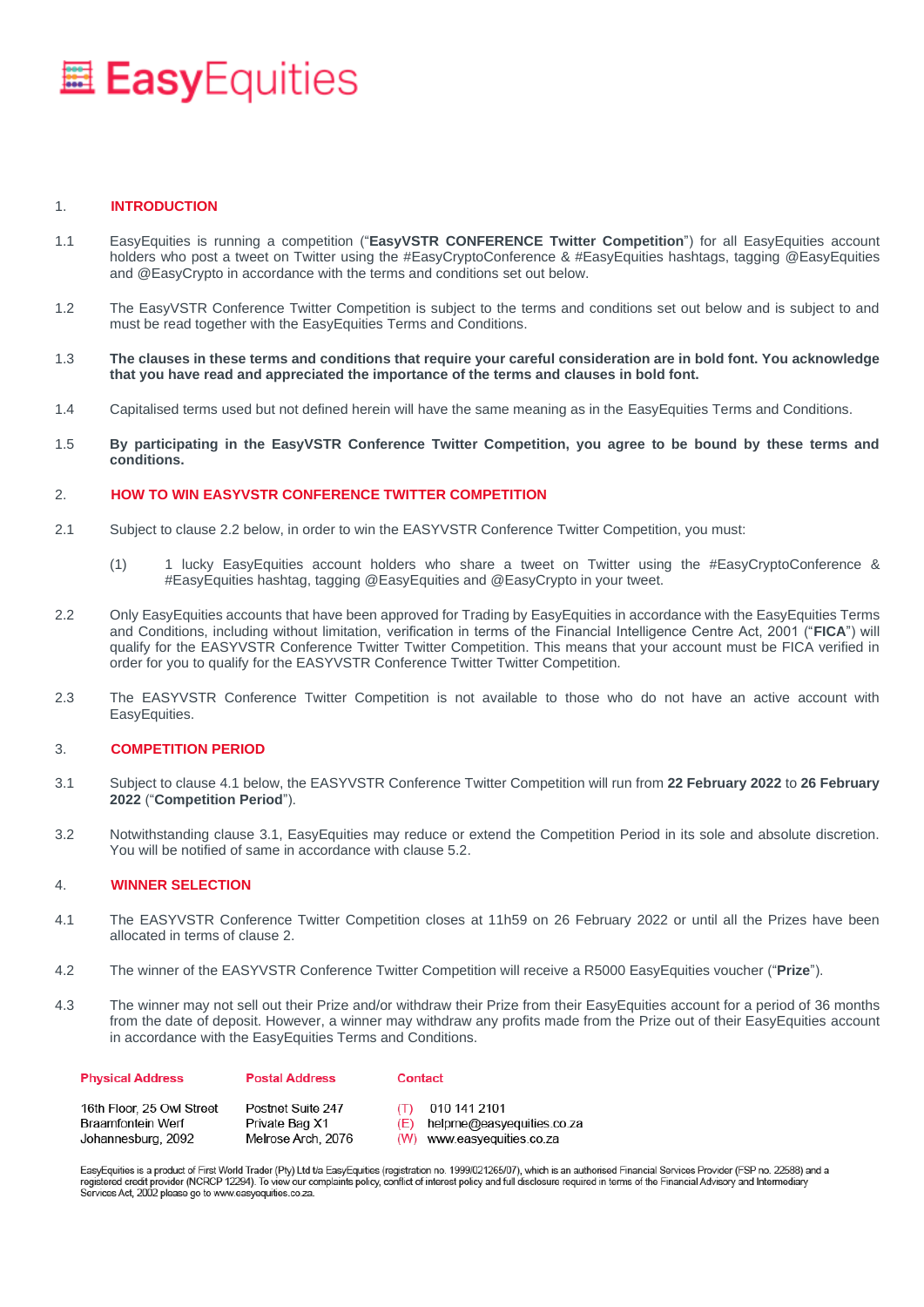# **量 Easy** Equities

#### <span id="page-3-0"></span>5. **GENERAL**

- 5.1 There is no entry fee to enter the EASYVSTR Conference Twitter Competition.
- <span id="page-3-1"></span>5.2 We may, at any time and in our sole discretion, amend these terms and conditions. The amendment will be effected by publishing the new version of these terms and conditions on our website and will apply to the EASYVSTR Conference Twitter Competition on the date of publication on our website. **You acknowledge that by continuing to participate in the EASYVSTR Conference Twitter Competition, you agree to be bound by any new version of these terms and conditions.**
- 5.3 EasyEquities is not responsible for inaccurate Prize details supplied to any person by any third party who is not a representative or authorised by EasyEquities and connected with the EASYVSTR Conference Twitter Competition.
- 5.4 The Prize is not transferable.
- 5.5 The winner must be able to receive emails and/or a phone call from EasyEquities. The winner will be notified via email and/or phone call within 7 business days of sharing their tweet on Twitter. If the winner cannot be contacted or does not claim the Prize within 7 business days of notification, we reserve the right to withdraw the Prize from the winner and pick a replacement winner.
- 5.6 The winner agrees to the use of his/her name and image in any publicity material and has the right to decline the use of his/her image in our marketing material by notifying us in writing within 24 hours after being notified that he or she has won the Prize. Any personal data relating to the winner or any other entrants will be used solely in accordance with current South African data protection legislation(s) and will not be disclosed to a third party without the winner's or entrant's prior consent.
- 5.7 This promotion is in no way sponsored, endorsed or administered by, or associated with Twitter or any other social network. You are providing your information to EasyEquities and not to any other party. The information provided will be used in conjunction with the EasyEquities' Privacy Policy.
- 5.8 **Notwithstanding anything to the contrary, under no circumstances shall EasyEquities and a winner be liable to one another hereunder for any direct, indirect, incidental, special or consequential damages arising out of or in connection with the EASYVSTR Conference Twitter Competition. You agree and acknowledge that all investment decisions are your own and made at your own risk and neither EasyEquities will be liable for any direct, indirect, incidental, special or consequential losses or damages arising out of or in connection with your investment decisions.**
- 5.9 The above indemnity will not extend to any loss, expense or damage which arises as a result of the misconduct or negligence of EasyEquities or any director, employee or officer of EasyEquities.
- 5.10 If any clause of these terms and conditions is illegal or unenforceable, that particular clause may be cancelled and the remaining clauses of these terms and conditions will still operate.
- <span id="page-3-2"></span>5.11 You acknowledge and agree that the copyrights, trademarks, service marks and all other intellectual property or other rights to any information distributed to or received by you whether sent by us or on our behalf, by any means (including but not limited to by internet electronic communication or mobile phone), together with any advertising media, website or other material connected to EasyEquities and the EASYVSTR Conference Twitter Competition, will remain our sole and exclusive property. You will not permit or facilitate, and will take steps to prevent any sale, re-distribution, dissemination, re-publication or redisplay of the information referred to in this clause [5.11,](#page-3-2) however received, to any third party.
- 5.12 Notwithstanding any provision of these terms and conditions, the winner may not be a director, member, partner, employee, agent or consultant of or any other person who directly or indirectly controls or is controlled by EasyEquities or marketing

co za

| <b>Physical Address</b>                                              | <b>Postal Address</b>                                     | Contact                                                                           |  |
|----------------------------------------------------------------------|-----------------------------------------------------------|-----------------------------------------------------------------------------------|--|
| 16th Floor, 25 Owl Street<br>Braamfontein Werf<br>Johannesburg, 2092 | Postnet Suite 247<br>Private Bag X1<br>Melrose Arch, 2076 | 010 141 2101<br>(T)<br>helpme@easyequities.c<br>(F)<br>(W) www.easyequities.co.za |  |

EasyEquities is a product of First World Trader (Pty) Ltd t/a EasyEquities (registration no. 1999/021265/07), which is an authorised Financial Services Provider (FSP no. 22588) and a Exercise of the Contract Contract Contract Contract Contract Contract Contract Contract Contract Contract Contract Contract Contract Contract Contract Contract Contract Contract Contract Contract Contract Contract Contract Services Act, 2002 please go to www.easyequities.co.za.